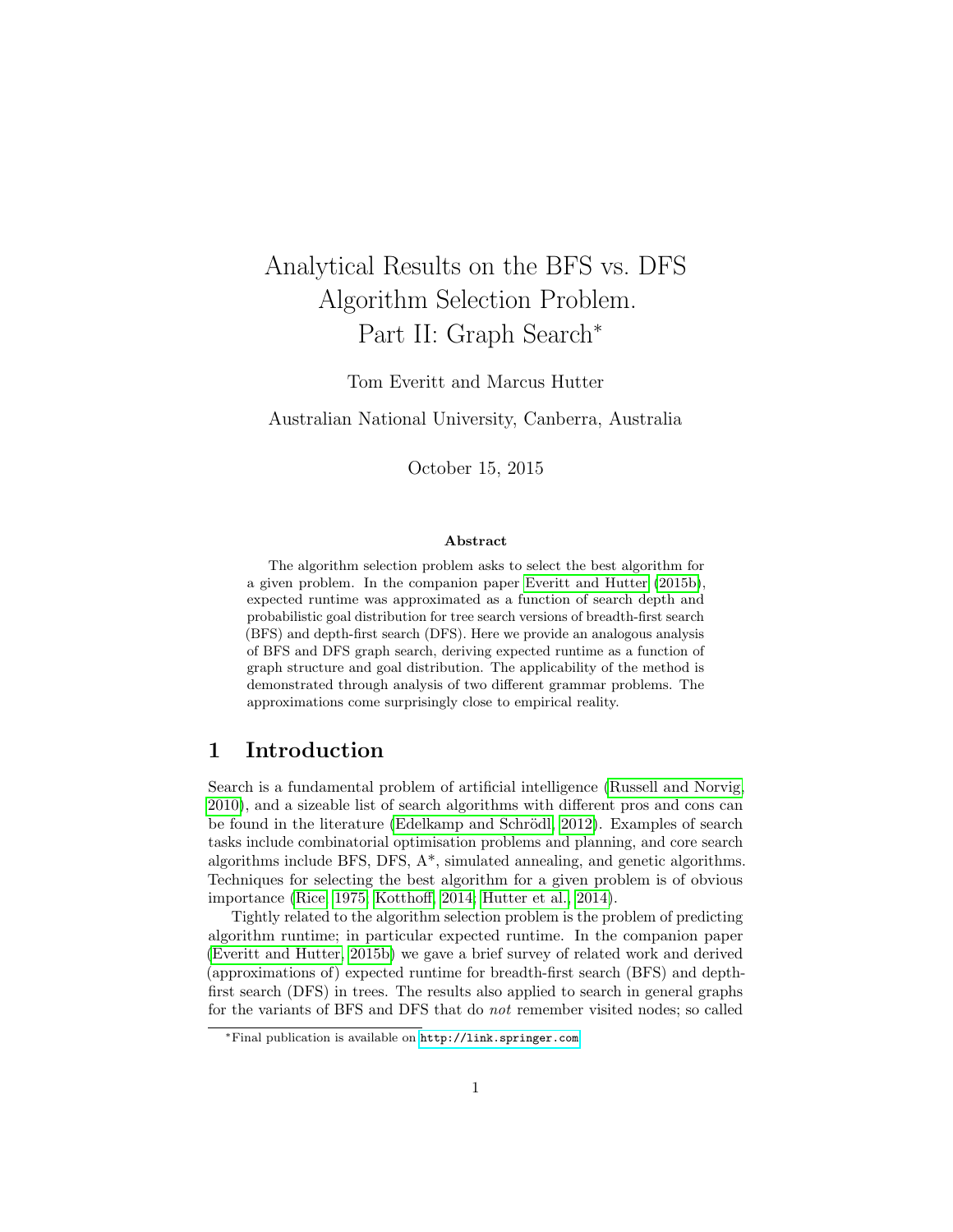<span id="page-1-1"></span>

Figure 1: The difference between BFS (left) and DFS (right) in a directed graph where a goal is placed in the second position on level 2 (the third row). The numbers indicate traversal order. Circled nodes are explored before the goal is found. Note how BFS and DFS explore different parts of the tree. In bigger search spaces, this may lead to substantial differences in search performance.

tree search algorithms. Their name does not stop them from being used also in other types of graphs, but they then run the risk of spending most of the time searching the same nodes many times. This paper analyses expected runtime of graph search variants of BFS and DFS that do remember which nodes they have visited. Although graph search variants usually are more efficient in the sense that they search fewer nodes, the extra memory overhead means that they are not always applicable.

Our main contributions are estimates of expected BFS and DFS graph search runtime as a function of graph structure and distributions of goals [\(Section 3\)](#page-2-0). Note that we focus solely on the time it takes to find a goal, and ignore aspects such as solution quality. We demonstrate the relevance of the results by applying them to two different grammar problems [\(Section 4\)](#page-5-0). Setup and background are described in [Section 2,](#page-1-0) and experimental verification in [Section 5.](#page-9-0) Finally, conclusions and outlooks come in [Section 6.](#page-10-0) The technical report [\(Everitt and](#page-12-4) [Hutter, 2015a\)](#page-12-4) offers a greatly extended discussion about the setup.

## <span id="page-1-0"></span>2 Preliminaries

The graph search variants of BFS and DFS are two standard methods for uninformed graph search. Both BFS and DFS assume oracle access to a neighbourhood function and a *goal check function* defined on a *state space*. BFS explores increasingly wider neighbourhoods around the start node. DFS follows one path as long as possible, and backtracks when stuck. [Figure 1](#page-1-1) illustrates the different search strategies, and how they (initially) focus on different parts of the search space. Please refer to [\(Russell and Norvig, 2010\)](#page-13-0) for details.

The runtime or search time of a search method (BFS or DFS) is the number of nodes explored until a first goal is found (5 and 7 respectively in [Figure 1\)](#page-1-1). This simplifying assumption relies on node expansion being the dominant operation, requiring similar time throughout the tree. If no goal exists, the search method will explore all nodes before halting. In this case, we define the runtime as the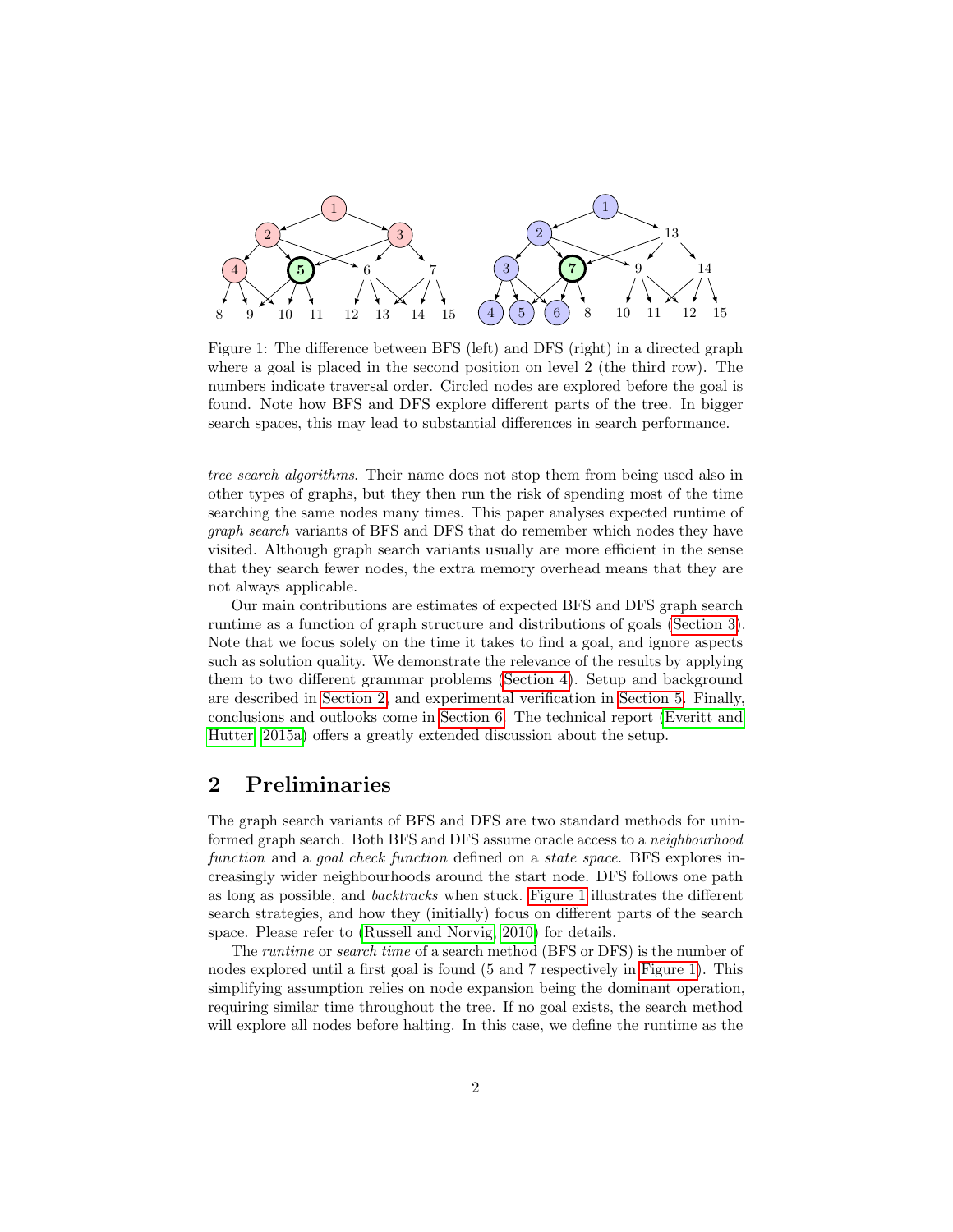number of nodes in the search problem plus 1. Let  $\Gamma$  be the event that a goal exists,  $\Gamma_k$  the event that a goal exists on level k, and  $\overline{\Gamma}$  and  $\overline{\Gamma}_k$  their complements. Let  $F_k = \Gamma_k \cap (\bigcap_{i=0}^{k-1} \bar{\Gamma}_i)$  be the event that level k has the first goal.

A random variable X is geometrically distributed  $Geo(p)$  if  $P(X = k)$  $(1-p)^{k-1}p$  for  $k \in \{1,2,\ldots\}$ . The interpretation of X is the number of trials until the first success when each trial succeeds with probability  $p$ . Its cumulative distribution function (CDF) is  $P(X \le k) = 1 - (1 - p)^k$ , and its *average* or expected value  $\mathbb{E}[X] = 1/p$ . A random variable Y is truncated geometrically distributed  $X \sim \text{TruncGeo}(p, m)$  if  $Y = (X | X \leq m)$  for  $X \sim \text{Geo}(p)$ , which gives

$$
P(Y = k) = \begin{cases} \frac{(1-p)^k p}{1 - (1-p)^m} & \text{for } k \in \{1, ..., m\} \\ 0 & \text{otherwise.} \end{cases}
$$
  
tc $(p, m) := \mathbb{E}[Y] = \mathbb{E}[X \mid X \le m] = \frac{1 - (1-p)^m(pm+1)}{p(1 - (1-p)^m)}.$ 

When  $p \gg \frac{1}{m}$ , Y is approximately Geo(p), and tc(p, m)  $\approx \frac{1}{p}$ . When  $p \ll \frac{1}{m}$ , Y becomes approximately uniform on  $\{1, \ldots, m\}$  and  $\text{tc}(p, m) \approx \frac{m}{2}$ .

We will occasionally make use of the convention  $0 \cdot \text{undefined} = 0$ , and often expand expectations by conditioning on disjoint events:

<span id="page-2-1"></span>**Lemma 1.** Let X be a random variable and let the sample space  $\Omega = \dot{\bigcup}_{i \in I} C_i$  be partitioned by mutually disjoint events  $C_i$ . Then  $\mathbb{E}[X] = \sum_{i \in I} P(C_i) \tilde{E[X]} C_i$ .

# <span id="page-2-0"></span>3 Colliding Branches

The companion paper [\(Everitt and Hutter, 2015b\)](#page-12-0) explores a model of tree search, where path redundancies are not recognized by the search algorithms. In this section we develop a similar model for graph search performance. The abstract results of this section are applied to two grammar problems in the next section.

**Definition 2.** For a given search problem: Let the *level* of a node  $v$ , level $(v)$ , be the length of a shortest path from the start node to v. Let  $D = \max_{v} |well(v)|$ be the *(generalised) depth* of the search graph. Let  $\delta_n$  be the first node on level n reached by DFS,  $0 \le n \le D$ . Any node reachable from v is a *descendant of v*.

The *descendant counter L* plays a central role in the analysis. For a given search problem, let

$$
L(n,d) = |\{v : level(v) = d, v \in descendants(\delta_n)\}|
$$

count the number of nodes on level d that are reachable from  $\delta_n$ .

As in the companion paper, we assume that goals are distributed by level in an iid manner according to a goal probability vector p. We will also assume that the probability of DFS finding a goal before finding  $\delta_D$  is negligible. We will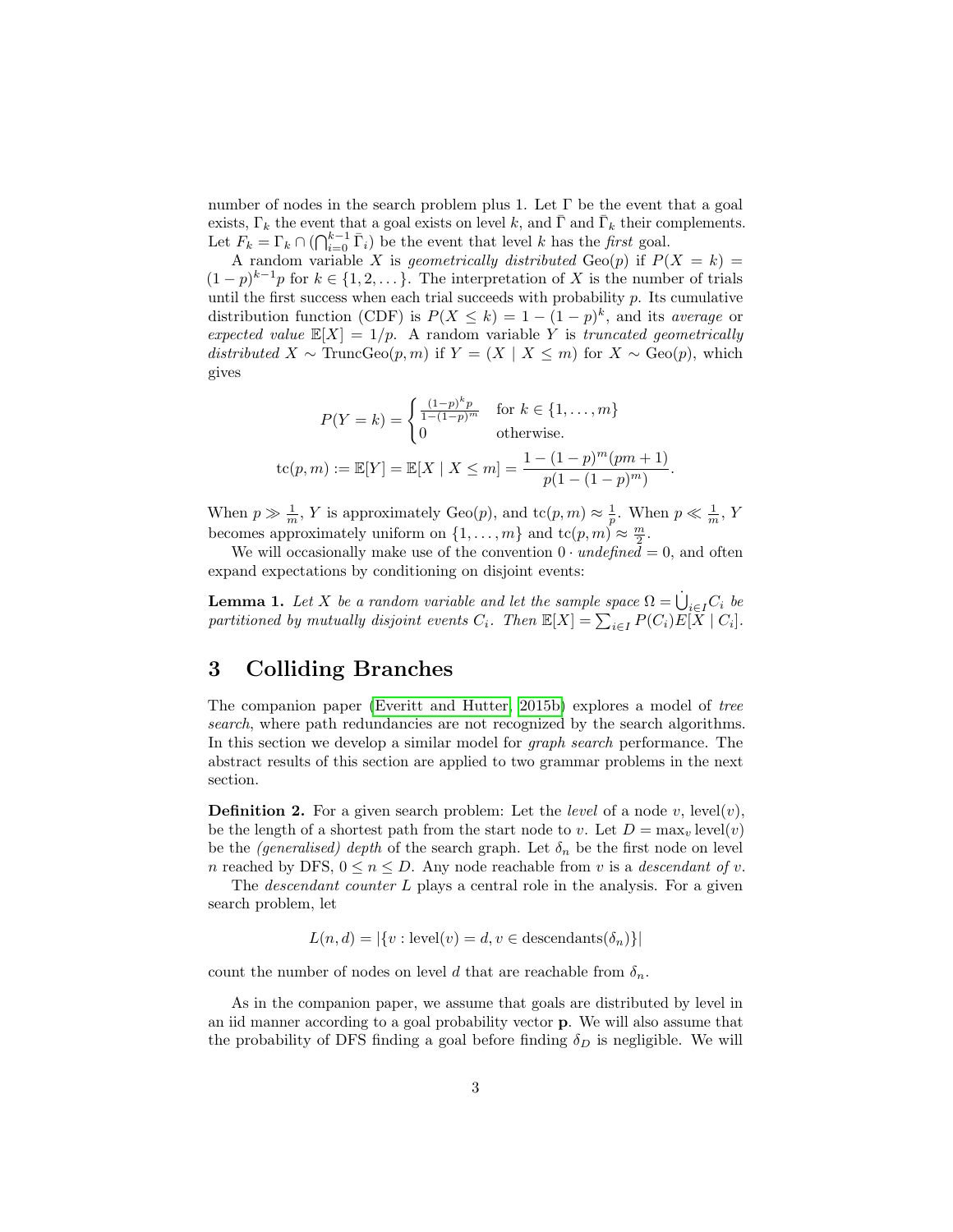refer to this kind of problems as search problems with depth  $D$ , goal probabilities p and descendant counter L. The rest of this section justifies the following proposition.

Proposition 3. The DFS and BFS runtime of a search problem can be roughly estimated from the descendant counter  $L$ , the depth  $D$  and the goal probabilities  $\mathbf{p} = [p_0, \ldots, p_D]$  when the probability of DFS finding a goal before  $\delta_D$  is negligible.

The assumption of DFS not finding a goal before  $\delta_D$  is not always realistic, but is for example satisfied in the grammar problems considered in [Section 4](#page-5-0) below.

#### <span id="page-3-2"></span>3.1 DFS Analysis

The nodes  $\delta_0, \ldots, \delta_D$  play a central role in the analysis of DFS runtime, since all the descendants of  $\delta_{n+1}$  will be explored before the descendants of  $\delta_n$  (excluding the  $\delta_{n+1}$  descendants). We say that DFS explores from  $\delta_n$  after DFS has explored all descendants of  $\delta_{n+1}$  and until all descendants of  $\delta_n$  have been explored. The general idea of the DFS analysis will be to count the number of nodes under each  $\delta_n$ , and to compute the probability that any of these nodes is a goal.

Some notation for this:

- Let the  $\delta_n$ -subgraph  $S_n = \{v : v \in$  descendants $(\delta_n)\}$  be the set of nodes reachable from  $\delta_n$ , with cardinality  $|S_n| = \sum_{i=0}^{D} L(n, i)$ ,  $0 \le n \le D$ . Let  $S_{D+1} = \emptyset$  and let  $S_{-1}$  be a set of cardinality  $|S_{-1}| = |S_0| + 1 =$  $\sum_{i=0}^{D} L(0, i) + 1.$
- Let the  $\delta_n$ -explorables  $T_n = S_n \setminus S_{n+1}$  be the nodes explored from  $\delta_n$ .
- Let the number of level-d  $\delta_n$ -explorables  $A_{n,d} = L(n,d) L(n+1,d)$  be the number of level d descendants of  $\delta_n$  that are not descendants of  $\delta_{n+1}$ for  $0 \leq n, d \leq D$ . The relation between  $T_n$  and  $A_{n,d}$  is the following:  $|T_n| = \sum_{i=n}^{D} A_{n,i}.$

Let  $q_k = 1 - p_k$  for  $0 \leq k \leq D$ .

<span id="page-3-0"></span>Lemma 4. Consider a search problem with depth D, goal probabilities p, and descendant counter L. The probability that the  $\delta_n$ -explorables  $T_n$  contains a goal is  $\tau_n := 1 - \prod_{k=0}^D q_k^{A_{n,k}}$  $\mathbb{R}^{A_{n,k}}$ , and the probability that  $T_n$  contains the first goal is  $\phi_n := \tau_n \prod_{i=n+1}^D (1 - \tau_i).$ 

Proof.  $\tau_n$  is 1 minus the probability of not hitting a goal at any level d,  $n \leq d \leq D$ , since at each level d,  $A_{n,d}$  probes are made when exploring from  $\delta_n$ .  $\Box$ 

<span id="page-3-1"></span>Proposition 5 (Colliding branches expected DFS search time). The expected DFS search time  $t_{\text{CB}}^{\text{DFS}}(D, \mathbf{p}, L)$  in a search problem with depth D, goal probabilities p, and descendant counter L is bounded by

$$
t_{\text{CBL}}^{\text{DFS}}(D, \mathbf{p}, L) := \sum_{n=-1}^{D} |S_{n+1}| \phi_n \le t_{\text{CB}}^{\text{DFS}}(D, \mathbf{p}, L) \le \sum_{n=-1}^{D} |S_n| \phi_n := t_{\text{CBU}}^{\text{DFS}}(D, \mathbf{p}, l)
$$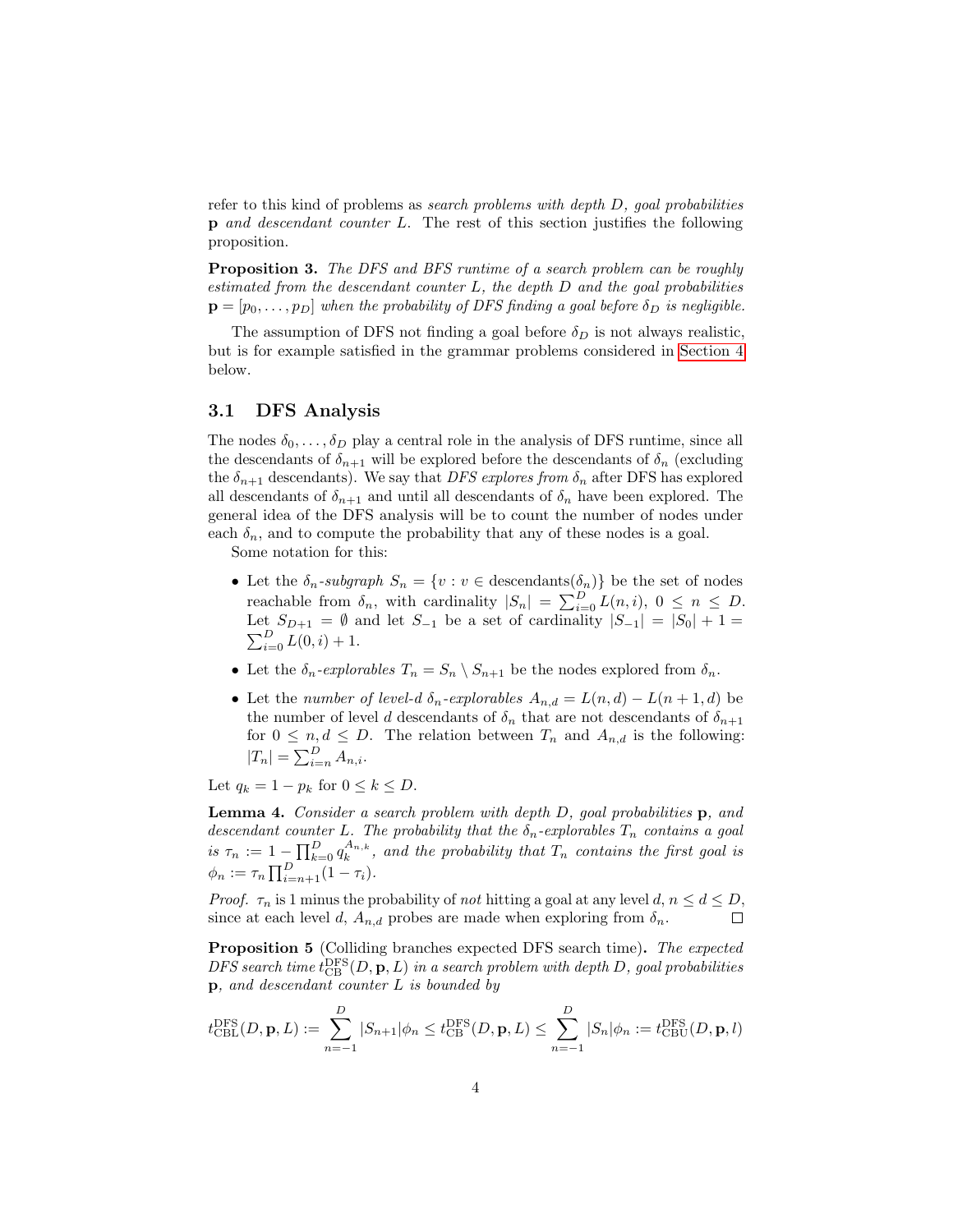where  $\phi_{-1} = \bar{\Gamma} = 1 - \sum_{n=0}^{D} \phi_n$  is the probability that no goal exists.

The arithmetic mean  $\tilde{t}_{\text{CB}}^{\text{DFS}}(D, \mathbf{p}, L) := (t_{\text{CBL}}^{\text{DFS}}(D, \mathbf{p}, L) + t_{\text{CBU}}^{\text{DFS}}(D, \mathbf{p}, L))/2$  of the bounds can be used for a single runtime estimate.

*Proof.* Let  $X$  be the DFS search time in a search problem with the features described above. The expectation of  $X$  may be decomposed as

<span id="page-4-1"></span>
$$
\mathbb{E}[X] = P(\bar{\Gamma})\mathbb{E}[X | \bar{\Gamma}] + \sum_{n=0}^{D} P(\text{first goal in } T_n) \cdot \mathbb{E}[X | \text{first goal in } T_n]. \tag{1}
$$

The conditional search time  $(X | \text{first goal in } T_n)$  is bounded by  $|S_{n+1}| \leq (X |$ first goal in  $T_n) \leq |S_n|$  for  $0 \leq n \leq D$ , since to find a goal DFS will search the entire  $\delta_{n+1}$ -subgraph  $S_{n+1}$  before finding it when searching the  $\delta_n$ -explorables  $T_n$ , but will not need to search more than the  $\delta_n$ -subgraph  $S_n = S_{n+1} \cup T_n$ (disregarding the few probes made 'on the way down to'  $\delta_n$  (i.e. to  $T_n$ ); these probes were assumed negligible). The same bounds also hold with  $S_0$  and  $S_{-1}$ when no goal exists (recall that  $|S_{-1}| := |S_0| + 1$ ). Therefore the conditional expectation satisfies

<span id="page-4-0"></span>
$$
|S_{n+1}| \le \mathbb{E}[X \mid \text{first goal in } T_n] \le |S_n| \tag{2}
$$

for  $-1 \le n \le D$ . By [Lemma 4,](#page-3-0) the probability that the first goal is among the  $\delta_n$ -explorables  $T_n$  is  $\phi_n$ , and the probability  $P(\Gamma)$  that no goal exists is  $\phi_{-1}$  by definition.

Substituting  $\phi_n$  and [\(2\)](#page-4-0) into [\(1\)](#page-4-1) gives the desired bounds for expected DFS search time  $\tilde{t}_{\text{CB}}^{\text{DFS}}(D, \mathbf{p}, L) = \mathbb{E}[X].$  $\Box$ 

The informativeness of the bounds of [Proposition 5](#page-3-1) depends on the dispersion of nodes between the different  $T_n$ 's. If most nodes belong to one or a few sets  $T_n$ , the bounds may be almost completely uninformative. This happens in the special case of complete trees with branching factor b, where a fraction  $(b-1)/b$  of the nodes will be in  $T_0$ . The companion paper [\(Everitt and Hutter, 2015b\)](#page-12-0) derives techniques for these cases. The grammar problems investigated in [Section 4](#page-5-0) below show that the bounds may be relevant in more connected graphs, however.

#### 3.2 BFS Analysis

The analysis of BFS only requires the descendant counter  $L(0, \cdot)$  with the first argument set to 0, and follows the same structure as the BFS analysis in [\(Everitt](#page-12-0) [and Hutter, 2015b\)](#page-12-0). In contrast to the DFS bounds above, this analysis gives a precise expression for the expected runtime. The idea is to count the number of nodes in the upper k levels of the tree (derived from  $L(0,0), \ldots, L(0,k)$ ), and to compute the probability that they contain a goal. Let the upper subgraph  $U_k = \sum_{i=0}^{k-1} L(0, i)$  be the number of nodes above level k. When there is only a single goal level, the following expression for BFS runtime may be readily derived.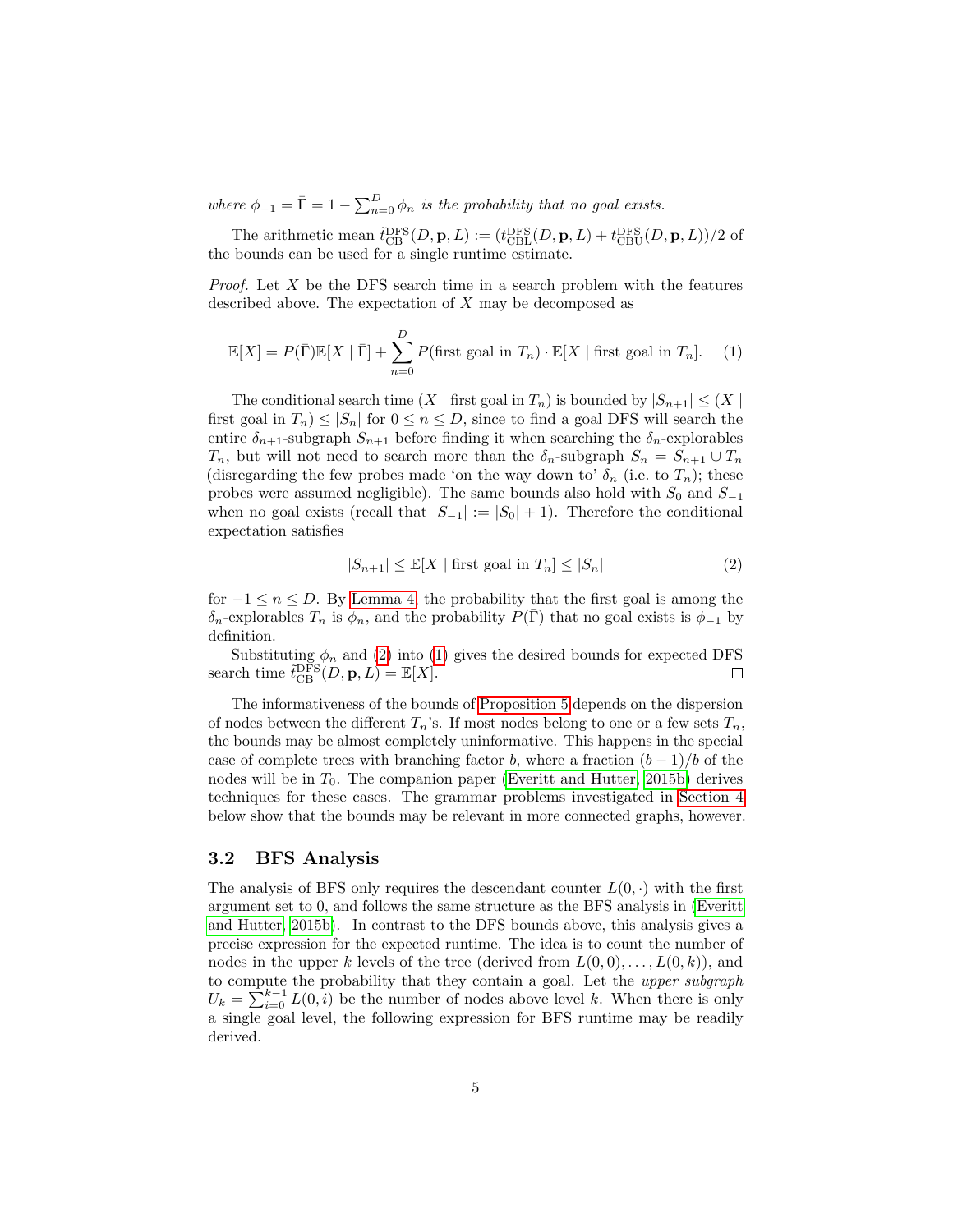Lemma 6 (BFS runtime Single Goal Level). For a search problem with depth D and descendant counter L, assume that the problem has a single goal level g with goal probability  $p_g$ , and that  $p_j = 0$  for  $j \neq g$ . When a goal exists and has position Y on the goal level, the BFS search time is:

$$
t_{\text{CB}}^{\text{BFS}}(g, p_g, L, Y) = U_g + Y
$$
, with expected value  

$$
t_{\text{CB}}^{\text{BFS}}(g, p_g, L | \Gamma_g) = U_g + \text{tc}(p_g, L(0, g))
$$

Proof. When a goal exists, BFS will explore all of the top of the tree until depth  $g-1$  (that is,  $U_g$  nodes) and Y nodes on level g before finding the first goal. The expected value of Y is  $tc(p_g, L(0, g))$ .  $\Box$ 

The probability that level k has a goal is  $P(\Gamma_k) = 1 - q_k^{L(0,k)}$  $k^{L(0,\kappa)}$ , and the probability that level k has the first goal is  $P(F_k) = P(\Gamma_k) \prod_{i=0}^{k-1} P(\bar{\Gamma}_i)$ . To BFS, only the first goal level matter. This allows BFS runtime to be expanded over the  $F_k$  events as in [Lemma 1.](#page-2-1) For greater uniformity, a hypothetical level  $D+1$ only containing goals is introduced to handle the event of no goal in the first D levels.

<span id="page-5-1"></span>Proposition 7 (Branch Colliding Expected BFS Performance). The expected number of nodes that BFS needs to search to find a goal in a search problem with depth D, goal probabilities  $\mathbf{p} = [p_0, \ldots, p_D]$ ,  $\mathbf{p} \neq \mathbf{0}$ , and descendant counter L is

$$
t_{\text{CB}}^{\text{BFS}}(\mathbf{p},L)=\sum_{k=0}^{D+1}P(F_k)t_{\text{CB}}^{\text{BFS}}(k,p_k,L\mid\Gamma_k)
$$

where the goal probabilities have been extended with an extra element  $p_{D+1} = 1$ , and  $F_{D+1} = \overline{\Gamma}$  is the event that no goal exists.

For  $p_k = 0$ ,  $t_{\text{CB}}^{\text{BFS}}$  will be undefined, but this only occurs when  $P(F_k)$  is also 0. [Proposition 5](#page-3-1) and [7](#page-5-1) give (rough) estimates of average BFS and DFS graph search time given the goal distribution  $\bf{p}$  and the structure parameter  $L$ . The results can be combined to make a decision whether to use BFS or DFS [\(Figure 3\)](#page-7-0).

## <span id="page-5-0"></span>4 Grammar Problems

We now show how to apply the general theory of [Section 3](#page-2-0) to two concrete grammar problems. A grammar problem is a search problem where nodes are strings over some finite alphabet  $B$ , and the neighbourhood relation is given by a set of production rules. Production rules are mappings  $x \to y$ ,  $x, y \in B^*$ , defining how strings may be transformed. For example, the production rule  $S \rightarrow Sa$  permits the string aSa to be transformed into aSaa. A grammar problem is defined by a set of production rules, together with a starting string and a set of goal strings. A solution is a sequence of production rule applications that transforms the starting string into a goal string. Many search problems can be formulated as grammar problems, with string representations of states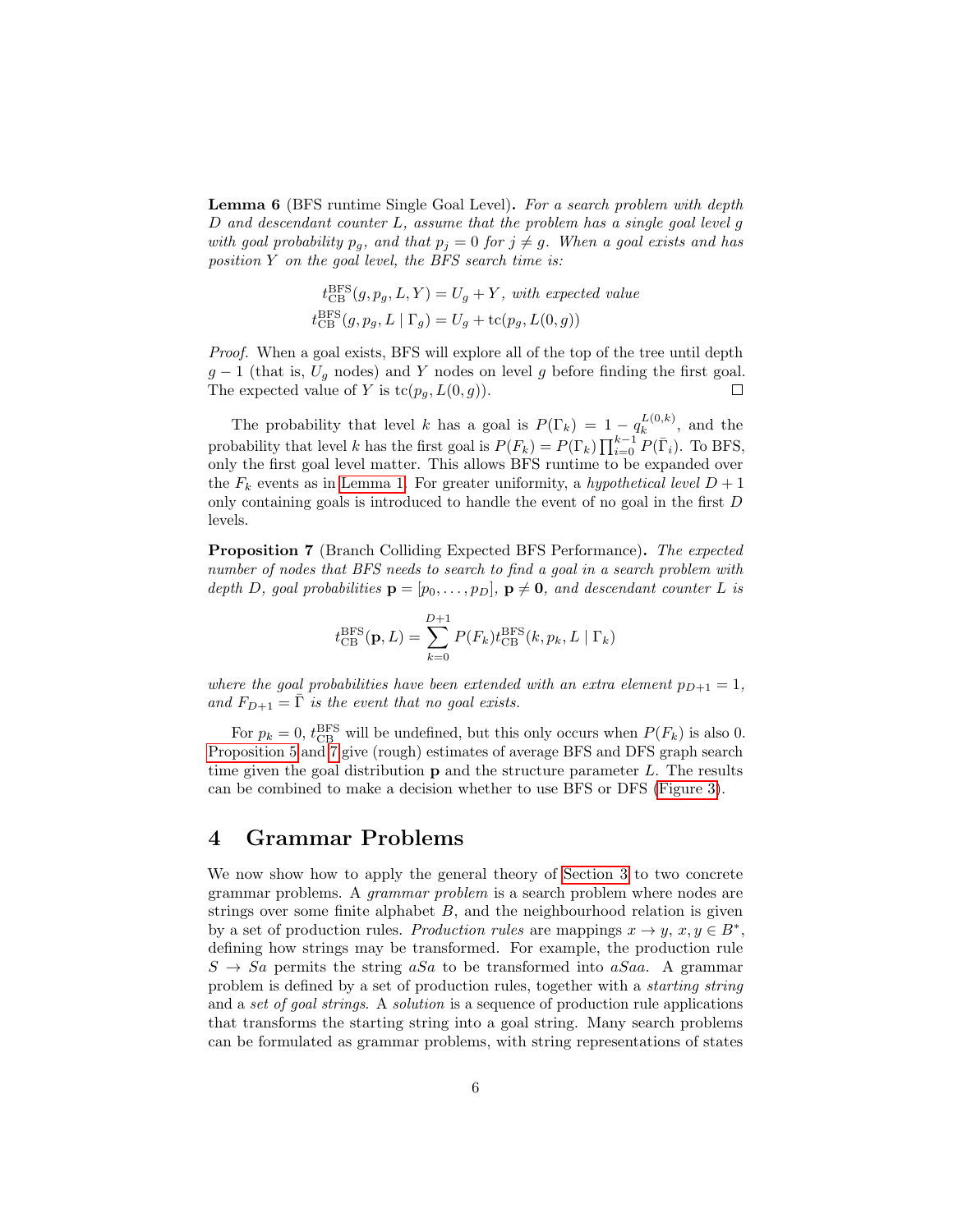<span id="page-6-0"></span>

Figure 2: Graph of binary grammar problem with max depth  $D = 3$ . Contiguous lines indicate first discovery by DFS, and dashed lines indicate rediscoveries.

modified by production rules. Their generality makes it computably undecidable whether a given grammar problem has a solution or not. We here consider a simplified version where the search depth is artificially limited, and goals are distributed according to a goal probability vector p.

#### <span id="page-6-3"></span>4.1 Binary Grammar

Let  $\epsilon$  be the empty string. The *binary grammar* consists of two production rules,  $\epsilon \to a$  and  $\epsilon \to b$  over the alphabet  $B = \{a, b\}$ . The starting string is the empty string  $\epsilon$ . A maximum depth D of the search graph is imposed, and strings on level k are goals with iid probability  $p_k$ ,  $0 \le k \le D$ . Since the left hand substring of both production rules is the empty string, both can always be applied at any place to a given string. The resulting graph is shown in [Figure 2.](#page-6-0)

The first node on level  $n$  that DFS reaches in the binary grammar problem is  $\delta_n = a^n$  for  $0 \leq n \leq D$ , assuming that the production rule  $\epsilon \to a$  is always used first by DFS. The following lemma derives an expression for the descendant counter  $L<sup>BG</sup>$  required by [Proposition 5.](#page-3-1) Incidentally, the number of level-d  $\delta_n$  explorables  $A_{n,d}$  [\(Section 3.1\)](#page-3-2) gets an elegant form in the binary grammar problem.

<span id="page-6-2"></span>**Lemma 8.** For  $n < d$ , let  $L^{BG}(n, d) = |\{v : \text{level}(v) = d, v \in \text{descendants}(a^n)\}|$ be the number of nodes reachable from  $a^n$ , and let  $A_{n,d} = L^{BG}(n,d) - L^{BG}(n+1,d)$ be the number of descendants of  $a^n$  that are not descendants of  $a^{n+1}$ . Then  $L^{\text{BG}}(n, d) = \sum_{i=0}^{d-n} {d \choose i}$ , and  $A_{n,d} = {d \choose d-n}$ .

*Proof.* The reachable nodes on level d that we wish to count are  $d-n$  levels below  $a<sup>n</sup>$ . To reach this level we must add  $i \leq d-n$  number of b's and  $d-n-i$  number of  $a$ 's to  $a^n$ . The number of length d strings containing exactly i number of b's is  $\binom{d}{i}$  (we are choosing positions for the b's non-uniquely with repetition among i  $d-i+1$  possible positions). Summing over *i*, we obtain  $L^{BG}(n, d) = \sum_{i=0}^{d-n} {d \choose i}$ , and  $A_{n,d} = L^{BG}(n,d) - L^{BG}(n+1,d) = {d \choose d-n}.$ 

<span id="page-6-1"></span>Corollary 9 (Expected Binary Grammar BFS Search Time). The expected  $BFS$  search time  $\tilde{t}_{BG}^{\text{DFS}}(\textbf{p})$  in a Binary Grammar Problem of depth D with goal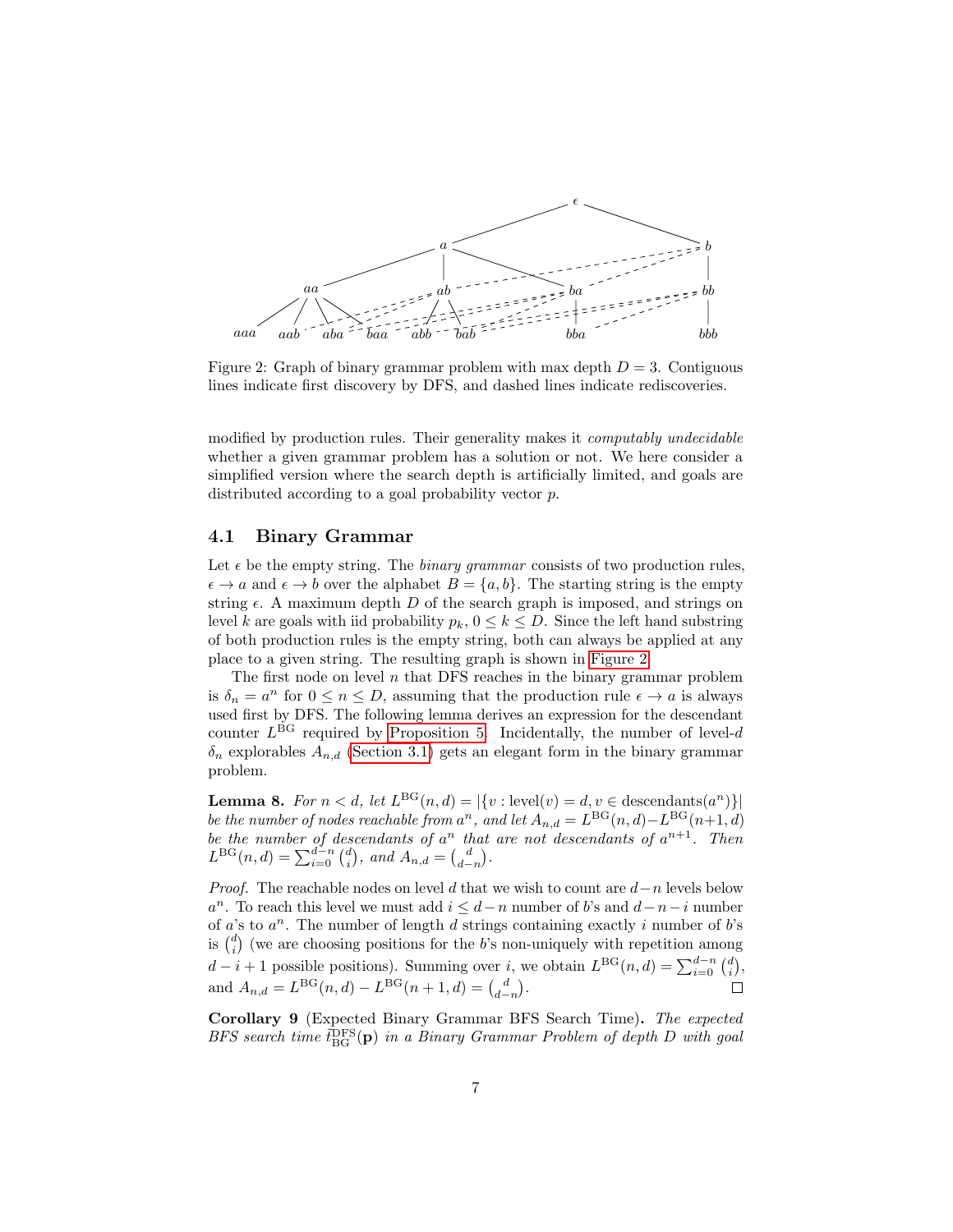<span id="page-7-0"></span>

Figure 3: The decision boundary predicted by [Corollary 9](#page-6-1) and [10,](#page-7-1) together with empirical outcomes of BFS and DFS search time. The scattered points are based on 100 independently generated binary grammar problems of depth  $D = 14$  with uniformly sampled (single) goal level  $g \in [8, 14] \cap \mathbb{N}$  and  $\log(p_a) \in [-4, 0]$ . DFS benefits from a deeper goal level and higher goal probability compared to BFS. The decision boundary gets 87% of the instances correct.

probabilities  $\mathbf{p} = [p_0, \ldots, p_D]$  is

 $t_{\text{BG}}^{\text{BFS}}(\mathbf{p}) = t_{\text{CB}}^{\text{BFS}}(\mathbf{p}, L^{\text{BG}}).$ 

<span id="page-7-1"></span>Corollary 10 (Expected Binary Grammar DFS Search Time). The expected  $DFS$  search time  $\tilde{t}_{\rm BG}^{\rm DFS}(D, \bf{p})$  in a binary grammar problem of depth D with goal probabilities  $\mathbf{p} = [p_0, \ldots, p_D]$  is bounded between  $t_{\text{BGL}}^{\text{DFS}}(D, \mathbf{p}) := t_{\text{CBL}}^{\text{DFS}}(D, \mathbf{p}, L^{\text{BG}})$ and  $t_{\text{BGU}}^{\text{DFS}}(D, \mathbf{p}) := t_{\text{CBU}}^{\text{DFS}}(D, \mathbf{p}, L^{\text{BG}})$ , and is approximately

$$
\tilde{t}_{\text{BG}}^{\text{DFS}}(D, \mathbf{p}) := \tilde{t}_{\text{CB}}^{\text{DFS}}(D, \mathbf{p}, L^{\text{BG}}).
$$

Proof of [Corollary 9](#page-6-1) and [10.](#page-7-1) Direct application of [Lemma 8,](#page-6-2) and [Proposition 7](#page-5-1) and [5](#page-3-1) respectively.  $\Box$ 

The bounds are plotted for a single goal level in [Figure 3](#page-7-0) and [4.](#page-8-0)

#### 4.2 Full Grammar

The full grammar problem has alphabet  $B = \{S, a, b\}$  and start string S. The production rules are  $S \to \epsilon$  (with  $\epsilon$  the empty string) plus the adding rules  $S \to Sa, S \to aS, S \to Sb, S \to bS,$  and the moving rules  $Sa \to aS, aS \to Sa,$  $Sb \rightarrow bS$ , and  $bS \rightarrow Sb$ . Only S-less strings can be goal nodes. As usual, a maximum depth D and a goal probability vector  $\mathbf{p} = [p_0, \dots, p_D]$  are given.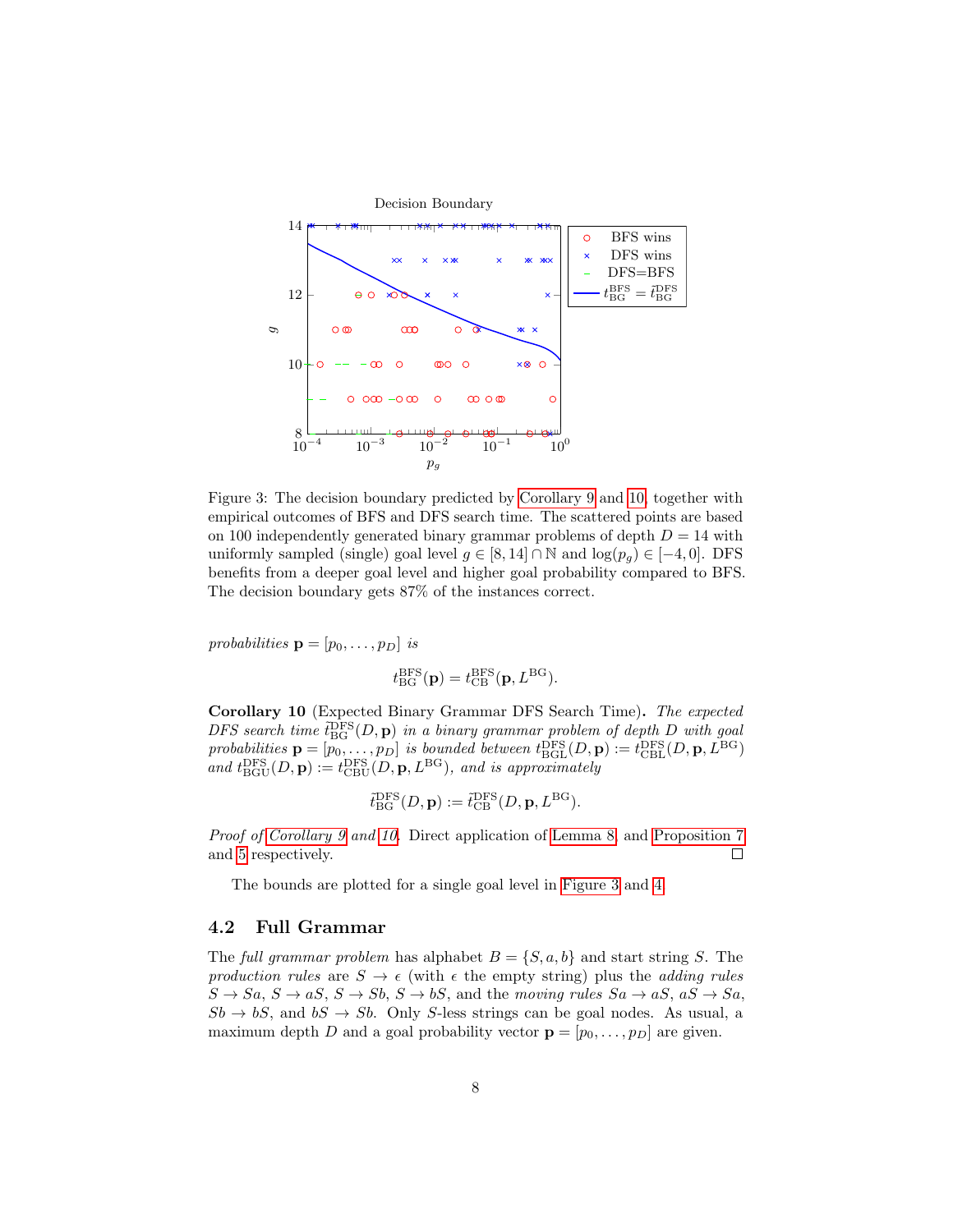<span id="page-8-0"></span>

Figure 4: The expected search time of BFS and DFS as a function of a single goal level g with goal probability  $p<sub>g</sub> = 0.05$  in a tree of depth  $D = 20$ . BFS has the advantage when the goal is in the higher regions of the graph, although at first the probability that no goal exists heavily influences both BFS and DFS search time. The greater connectivity of the graph in the binary grammar problem permits DFS to spend more time in the lower regions before backtracking, compared to the complete binary tree analysed in the companion paper [\(Everitt and Hutter,](#page-12-0) [2015b\)](#page-12-0). This penalises DFS runtime when the goal is not in the very lowest regions of the tree. BFS behaviour is identical in both models.

For simplified analysis, we will abuse notation the following way. We will consider S-less nodes to be one level higher than they actually are. For example, a would normally be on level 2 (e.g. reached by the path  $S \to Sa, S \to \epsilon$ ), but we will consider it to be on level 1. A slight modification of BFS and DFS makes them always check the S-less child first (which is always child-less in turn), which means the change will only slightly affect search time. We will still consider  $\delta_n = Sa^n$  whenever  $S \to Sa$  is among the production rules, however.

The search graph of the full grammar problem is shown in [Figure 5.](#page-9-1)

The problem can be analysed by a reduction to a binary grammar problem with the same parameters  $D$  and  $p$ . Assign to each string  $v$  of the binary grammar problem the set of strings that only differ from  $v$  by (at most) an extra S. We call such sets node clusters. For example,  $\{a, Sa, aS\}$  constitutes the node cluster corresponding to a. Due to the abusing of levels for the S-less strings, all members of a cluster appear on the same level (the level is equal to the number of  $a$ 's and  $b$ 's). The level is also the same as the corresponding string in the binary grammar problem.

<span id="page-8-1"></span>**Lemma 11** (Binary Grammar Reduction). For every n, d,  $n \leq d$ , the descendant counter  $L^{FG}$  of the full grammar problem is  $L^{FG}(n,d) = (d+2)L^{BG}(n,d)$ .

*Proof.*  $L^{BG}(n, d)$  counts the level d descendants of  $a^n$  in the binary grammar problem (BGP), and  $L^{FG}(n, d)$  counts the level d descendants of  $Sa^n$  in the full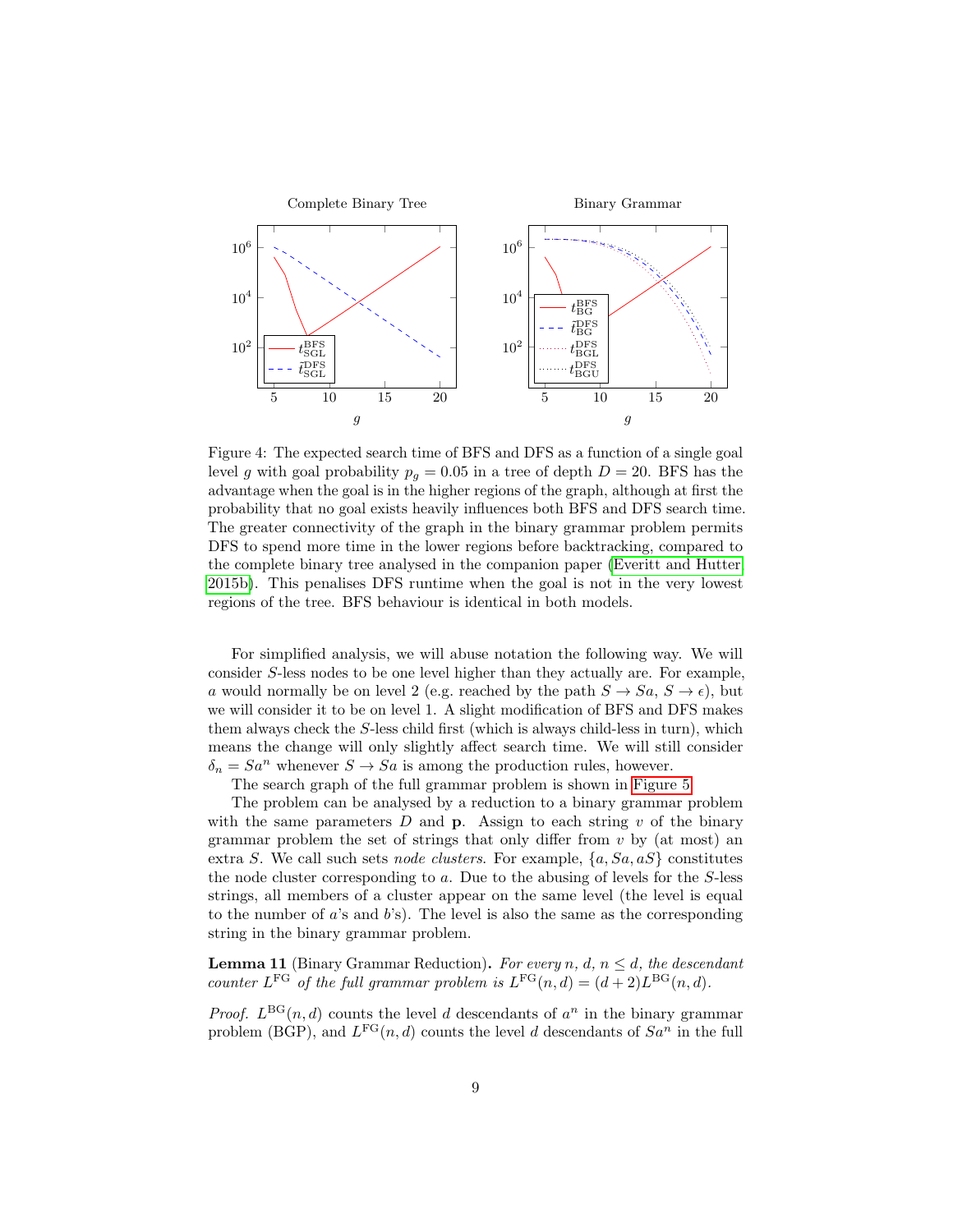<span id="page-9-1"></span>

Figure 5: Search graph for the Grammar problem until level 2. Connections induced by moving rules are not displayed. Contiguous lines indicate the first discovery of a child by DFS and dashed lines indicate rediscoveries.

grammar problem (FGP). The node  $u$  is a child of  $v$  in BGP iff the members of the  $u$  node cluster are descendants of  $Su$ . Therefore the node clusters on level  $d$ descending from  $Sa^n$  in FGP correspond to the BGP nodes descending from  $a^n$ . At level d, each node cluster contains  $d + 2$  nodes.  $\Box$ 

<span id="page-9-2"></span>Corollary 12 (Expected Full Grammar BFS Search Time). The expected BFS search time  $\hat{t}_{\text{FG}}^{\text{DFS}}(\textbf{p})$  in a full grammar problem of depth D with goal probabilities  $\mathbf{p} = [p_0, \ldots, p_D]$  is

$$
t_{\text{FG}}^{\text{BFS}}(\mathbf{p}) := t_{\text{CB}}^{\text{BFS}}(\mathbf{p}, L^{\text{FG}}).
$$

<span id="page-9-3"></span>Corollary 13 (Expected Full Grammar DFS Search Time). The expected DFS search time  $\tilde{t}_{FG}^{DFS}(D, p)$  in a full grammar problem of depth D with goal probabilities  $\mathbf{p} = [p_0, \ldots, p_D]$  is bounded between  $t_{\text{FGL}}^{\text{DFS}}(D, \mathbf{p}) := t_{\text{CEL}}^{\text{DFS}}(D, \mathbf{p}, L^{\text{FG}})$ and  $t_{\text{FGU}}^{\text{DFS}}(D, \mathbf{p}) := t_{\text{CBU}}^{\text{DFS}}(D, \mathbf{p}, L^{\text{FG}})$ , and is approximately

$$
\tilde{t}_{\text{FG}}^{\text{DFS}}(D, \mathbf{p}) := \tilde{t}_{\text{CB}}^{\text{DFS}}(D, \mathbf{p}, L^{\text{FG}}).
$$

Proof of [Corollary 12](#page-9-2) and [13.](#page-9-3) Direct application of [Lemma 11,](#page-8-1) and [Proposi](#page-5-1)[tion 7](#page-5-1) and [5](#page-3-1) respectively.  $\Box$ 

## <span id="page-9-0"></span>5 Experimental verification

To verify the analytical results, we have implemented the binary grammar in Python 3 using the graph-tool package (Peixoto,  $2015$  $2015$  $2015$ ).<sup>1</sup> The data reported in [Table 1](#page-11-0) is based on an average over 1000 independently generated search problems with depth  $D = 14$ . The first number in each box is the empirical average, the second number is the analytical estimate, and the third number is the percentage error of the analytical estimate.

For certain parameter settings, there is only a small chance  $(< 10^{-3}$ ) that there are no goals. In such circumstances, all 1000 generated search graphs typically inhabit a goal, and so the empirical search times will be comparatively small. However, since a binary grammar of depth 14 has about  $2^{15} \approx 3 \cdot 10^{5}$ 

<span id="page-9-4"></span><sup>1</sup>Source code for the experiments is available at <http://tomeveritt.se>.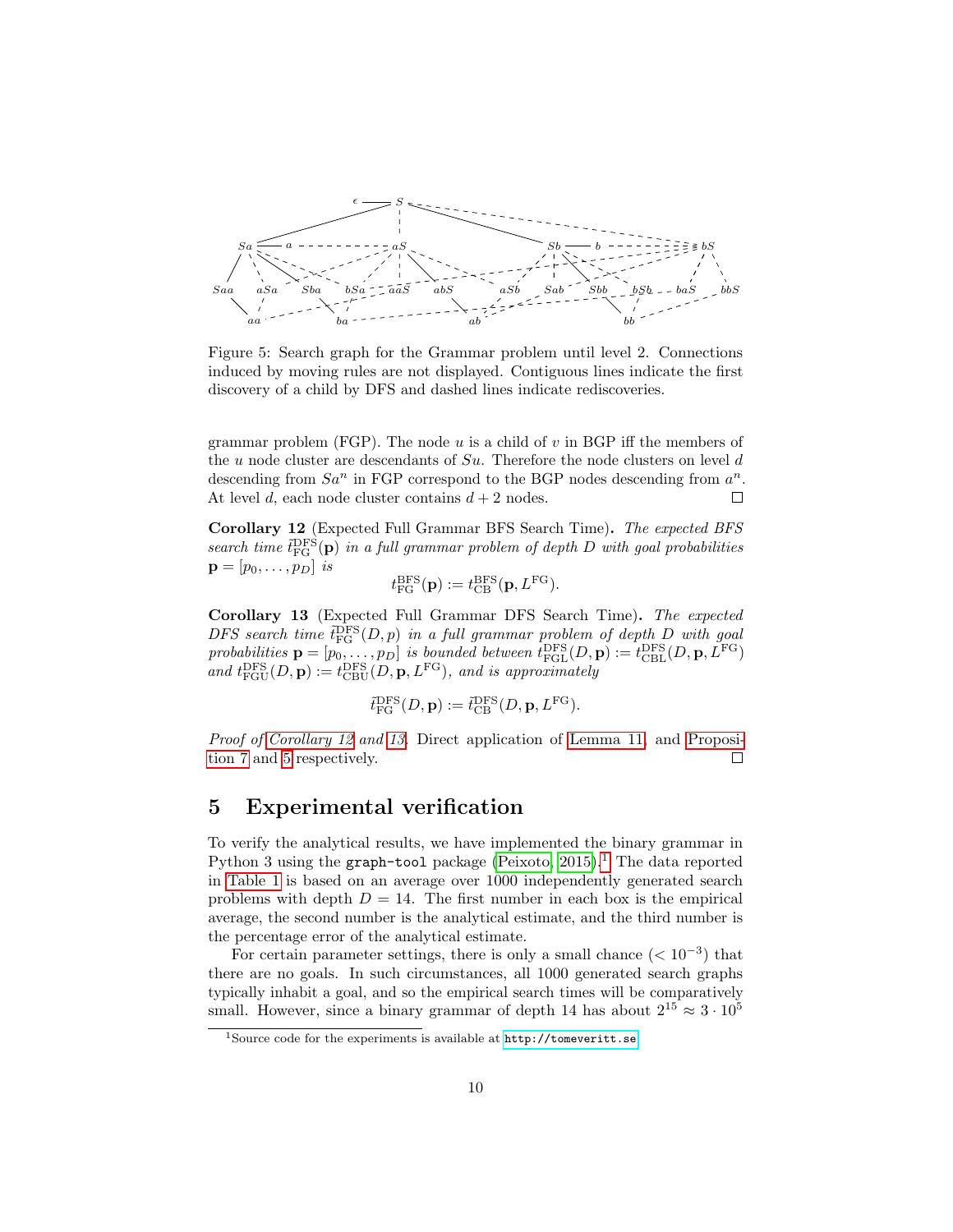nodes (and a search algorithm must search through all of them in case there is no goal), the rarely occurring event of no goal may still influence the expected search time substantially. To avoid this sampling problem, we have ubiquitously discarded all instances where no goal is present, and compared the resulting averages to the analytical expectations conditioned on at least one goal being present.

The binary grammar model of [Section 4.1](#page-6-3) serves to verify the general estimates of [Proposition 5](#page-3-1) and [7.](#page-5-1) The results are shown in [Table 1.](#page-11-0) The estimates for BFS are accurate  $\approx 3\%$  error). With few exceptions, the lower and the upper bounds  $t_{\text{BGL}}^{\text{DFS}}$  and  $t_{\text{BGU}}^{\text{DFS}}$  of [Corollary 10](#page-7-1) for DFS differ by at most 50% on the respective sides from the true (empirical) average. The arithmetic mean  $\tilde{t}_{\text{BGL}}^{\text{DFS}}$  often gives surprisingly accurate predictions ( $<$  4%) except when  $t_{\text{BGL}}^{\text{DFS}}$  and  $t_{\text{BGU}}^{\text{DFS}}$ leave wide margins as to the expected search time (when  $g = 14$ , the margin is up to 84% downwards and 125% upwards). Even then, the  $\tilde{t}_{\rm BG}^{\rm DFS}$  error remains within 30%.

### <span id="page-10-0"></span>6 Discussion

Search and optimisation problems appear in different flavors throughout the field of artificial intelligence; in planning, problem solving, games, and learning. Therefore even minor improvements to search performance can potentially lead to gains in many aspects of intelligent systems. It is even possible to equate intelligence with (Bayesian expectimax) optimisation performance [\(Legg and](#page-13-3) [Hutter, 2007\)](#page-13-3).

Summary. In this paper and Part I [\(Everitt and Hutter, 2015b\)](#page-12-0) we have derived analytical results for expected runtime performance. Part I focused on BFS and DFS tree search where explored nodes were not remembered. A vector  $\mathbf{p} = (p_1, \ldots, p_D)$  described a priori goal probabilities for the different levels of the tree. This concrete but general model of goal distribution allowed us to calculate approximate closed-form expression of both BFS and DFS average runtime. Earlier studies have only addressed worst-case runtimes: [Knuth \(1975\)](#page-12-5) and followers for DFS; [Korf et al. \(2001\)](#page-12-6) and followers for IDA\*, effectively a generalised version of BFS.

This paper generalised the model of Part I to non-tree graphs. In addition to the goal probability vector p, the graph search analysis required additional structural information in the form of a descendant counter L. The graph search estimates for DFS also took the form of less precise bounds. Even so, the arithmetic mean of the lower and the upper bound often came close the empirical average. The analysis of this paper does not supersede the results of Part I, as the bounds become uninformative when the graph is a tree. Overall, the analytical approximations derived in both papers were generally consistent with experimental outcomes.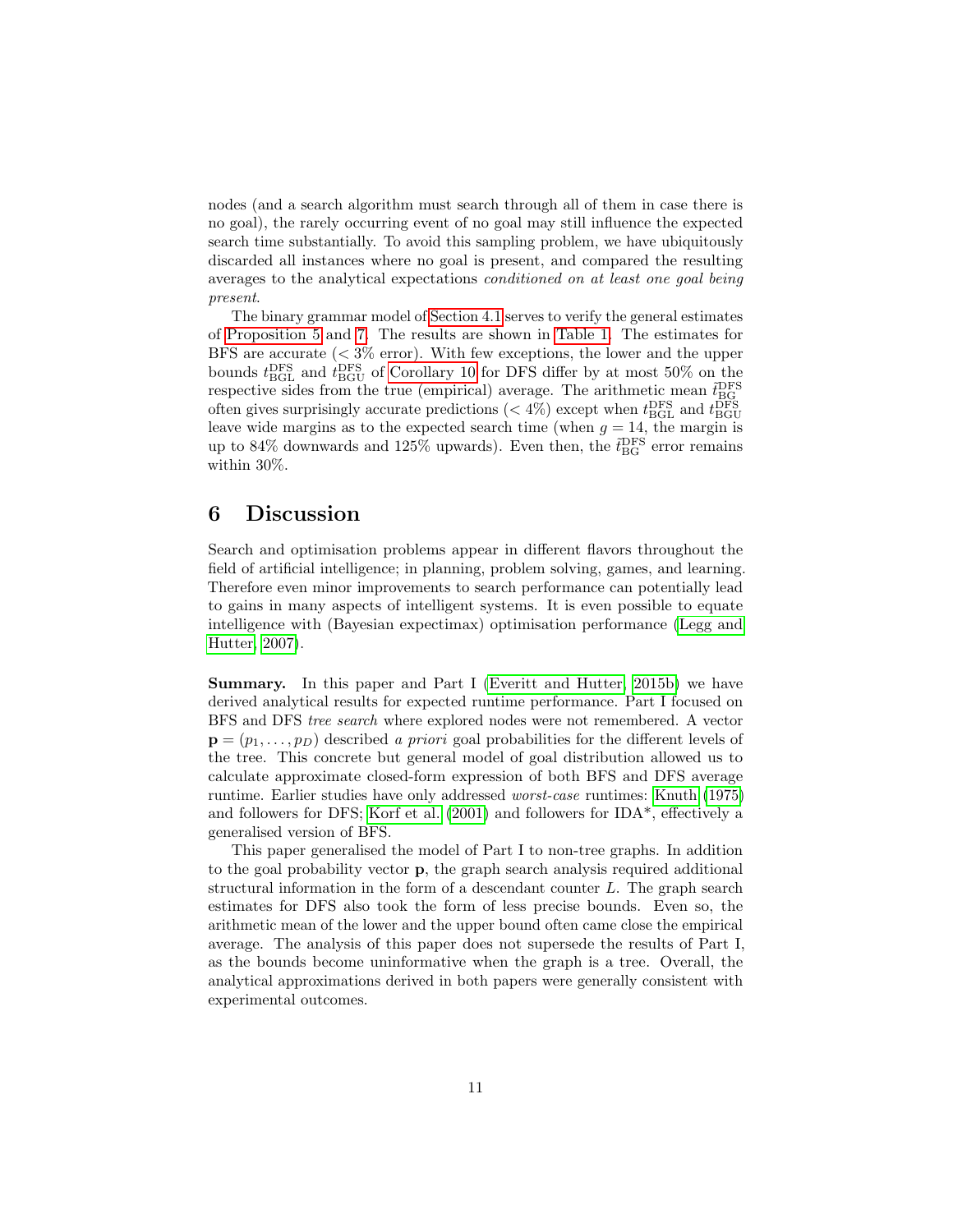<span id="page-11-0"></span>

| $\setminus p_g$<br>$\overline{g}$    | 0.001     | 0.01      | 0.1       | $g\backslash p_g$                             | 0.001     | 0.01      | 0.1      |
|--------------------------------------|-----------|-----------|-----------|-----------------------------------------------|-----------|-----------|----------|
| 5                                    |           | 46.74     | 40.53     | $\overline{5}$                                |           | 30910     | 27840    |
|                                      |           | 46.64     | 39.86     |                                               |           | 31 370    | 30 190   |
|                                      |           | $0.2\,\%$ | 1.7%      |                                               |           | $1.5\%$   | 8.4%     |
| 8                                    | 375.7     | 332.5     | 265.7     | $\overline{8}$                                | 28 000    | 25 160    | 15490    |
|                                      | 378.0     | 333.9     | 265.0     |                                               | 27410     | 24 420    | 15 200   |
|                                      | $0.6\,\%$ | $0.4\%$   | $0.3\,\%$ |                                               | $2.1\%$   | 2.9%      | $1.9\%$  |
| $\overline{11}$                      | 2751      | 2145      | 2058      | $\overline{11}$                               | 17280     | $5932\,$  | 1815     |
|                                      | 2744      | 2147      | 2057      |                                               | 16 790    | 5806      | 1788     |
|                                      | $0.3\,\%$ | $0.1\,\%$ | $0. \%$   |                                               | $2.9\,\%$ | $2.1\%$   | $1.5\%$  |
| 14                                   | 17370     | 16480     | 16390     | $\overline{14}$                               | 1304      | 122.1     | 25.60    |
|                                      | 17380     | 16 480    | 16 390    |                                               | 1522      | 164.6     | 20.06    |
|                                      | $0.1\,\%$ | $0. \%$   | $0. \%$   |                                               | 17%       | 35 %      | $22\,\%$ |
| (a) BFS $t_{\text{BG}}^{\text{BFS}}$ |           |           |           | (b) Average DFS $\tilde{t}_{BG}^{\text{DFS}}$ |           |           |          |
| $g\backslash p_g$                    | 0.001     | 0.01      | 0.1       | $g\backslash p_g$                             | 0.001     | 0.01      | 0.1      |
| 5                                    |           | 30910     | 27840     | 5                                             |           | 30910     | 27840    |
|                                      |           | 30 710    | 29 080    |                                               |           | 32 020    | 31 290   |
|                                      |           |           |           |                                               |           |           |          |
|                                      |           | $0.7\,\%$ | $4.5\%$   |                                               |           | $3.6\,\%$ | 12%      |
| 8                                    | 28 000    | 25 160    | 15 490    | 8                                             | 28 000    | 25 160    | 15490    |
|                                      | 25 740    | 22 150    | 12070     |                                               | 29 080    | 26 690    | 18340    |
|                                      | 8.1%      | 12%       | $22\,\%$  |                                               | 3.8%      | $6.1\,\%$ | 18%      |
| 11                                   | 17280     | 5932      | 1815      | $\overline{11}$                               | 17280     | 5932      | 1815     |
|                                      | 14 160    | 3822      | 918.6     |                                               | 19 410    | 7790      | 2657     |
|                                      | $18\,\%$  | $36\,\%$  | 49%       |                                               | 12%       | $31\,\%$  | 46 %     |
| 14                                   | 1304      | 122.1     | 25.60     | $\overline{14}$                               | 1304      | 122.1     | 25.60    |
|                                      | 808.8     | 54.12     | 3.990     |                                               | 2236      | 275.1     | 36.12    |
|                                      | $38\,\%$  | $56\,\%$  | 84%       |                                               | $72\%$    | 125 %     | 41%      |

Table 1: Comparison of analytical estimates with empirical averages for BFS and DFS in binary grammars of depth  $D = 14$ . Goals are distributed on a single goal level g with goal probability  $p_g$ . The BFS estimates  $t_{BG}^{\text{BFS}}$  are highly accurate, and the averaged DFS estimates  $\tilde{t}_{\mathrm{BG}}^{\mathrm{DFS}}$  are mostly accurate. Each box contains empirical average/analytical expectation/error percentage.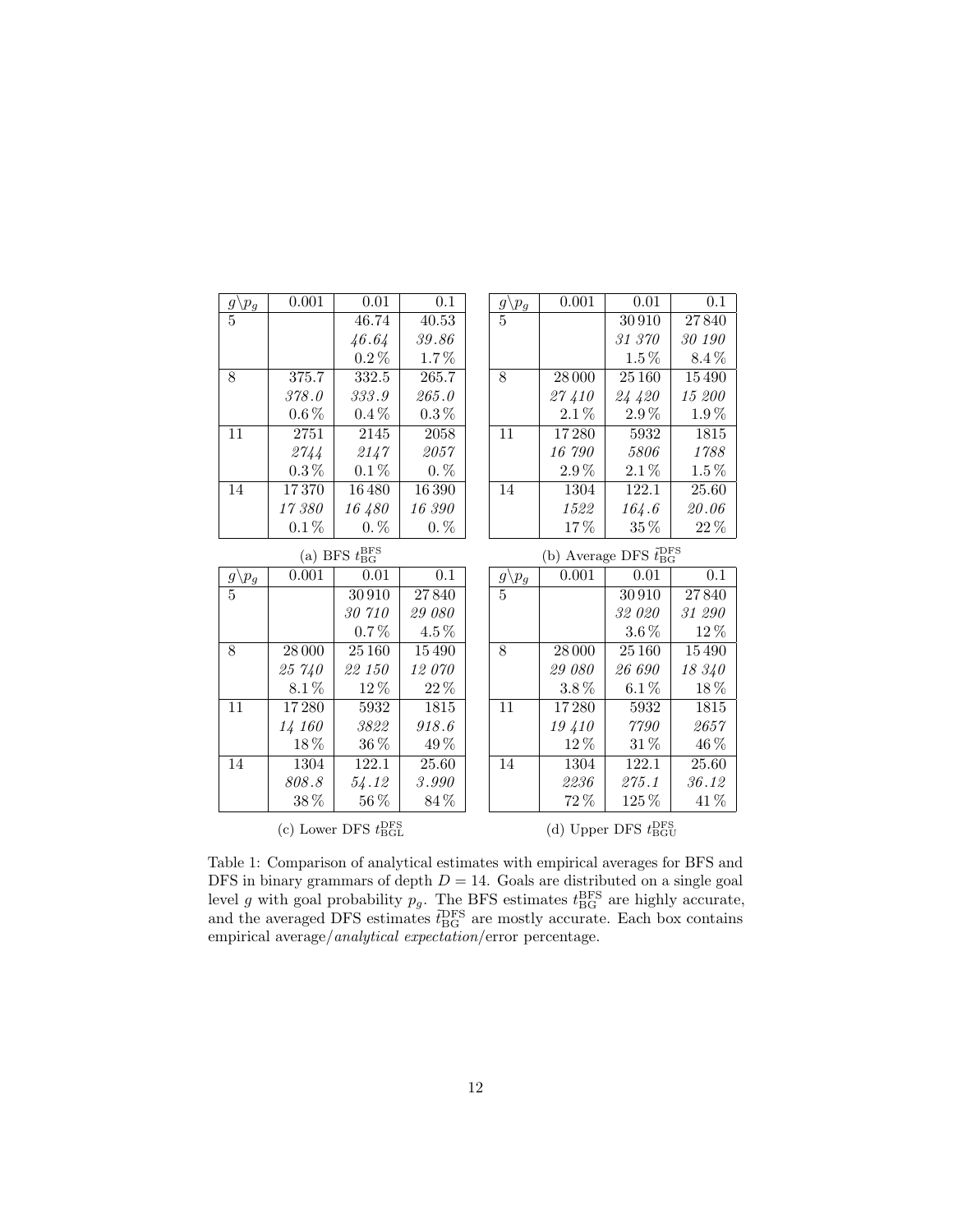Conclusions and Outlook. The value of the results are at least twofold. They offer a concrete means of deciding between BFS and DFS given some rough idea of the location of the goal (and the graph structure). To make the results more generally usable, automatic inference of model parameters would be necessary; primarily of goal distribution  $p$  and graph structure  $L$ . (The depth D will often be set by the searcher itself, and perhaps be iteratively increased.) There is good hope that the descendant counter  $L$  can be estimated online from the local sample obtained during search, similar to [\(Knuth, 1975\)](#page-12-5). The goal distribution is likely to prove more challenging, but resembles the automatic creation of heuristic functions, so techniques such as relaxed problems could well prove useful [\(Pearl, 1984\)](#page-13-4). Estimates of goal distribution could possibly also be inferred from a heuristic function.

The results also offer theoretical insight into BFS and DFS performance. As BFS and DFS are in a sense the most fundamental search operations, we have high hopes that our results and techniques will prove useful as building blocks for analysis of more advanced search algorithms. For example,  $A^*$  and IDA\* may be viewed as a generalisations of BFS, and Beam Search and Greedy Best-First as generalisations of DFS.

## Acknowledgements

Thanks to David Johnston for proof reading a final draft.

## References

- <span id="page-12-1"></span>Edelkamp, S. and Schrödl, S. (2012). Heuristic Search. Morgan Kaufmann Publishers Inc.
- <span id="page-12-4"></span>Everitt, T. and Hutter, M. (2015a). A Topological Approach to Meta-heuristics: Analytical Results on the BFS vs. DFS Algorithm Selection Problem. Technical report, Australian National University, [arXiv:1509.02709\[cs.AI\]](http://arxiv.org/abs/1509.02709).
- <span id="page-12-0"></span>Everitt, T. and Hutter, M. (2015b). Analytical Results on the BFS vs. DFS Algorithm Selection Problem. Part I: Tree Search. In 28th Australian Joint Conference on Artificial Intelligence.
- <span id="page-12-3"></span>Hutter, F., Xu, L., Hoos, H. H., and Leyton-Brown, K. (2014). Algorithm runtime prediction: Methods & evaluation. Artificial Intelligence, 206(1):79–111.
- <span id="page-12-5"></span>Knuth, D. E. (1975). Estimating the efficiency of backtrack programs. Mathematics of Computation, 29(129):122–122.
- <span id="page-12-6"></span>Korf, R. E., Reid, M., and Edelkamp, S. (2001). Time complexity of iterativedeepening-A\*. Artificial Intelligence, 129(1-2):199–218.
- <span id="page-12-2"></span>Kotthoff, L. (2014). Algorithm Selection for Combinatorial Search Problems: A Survey. AI Magazine, pages 1–17.